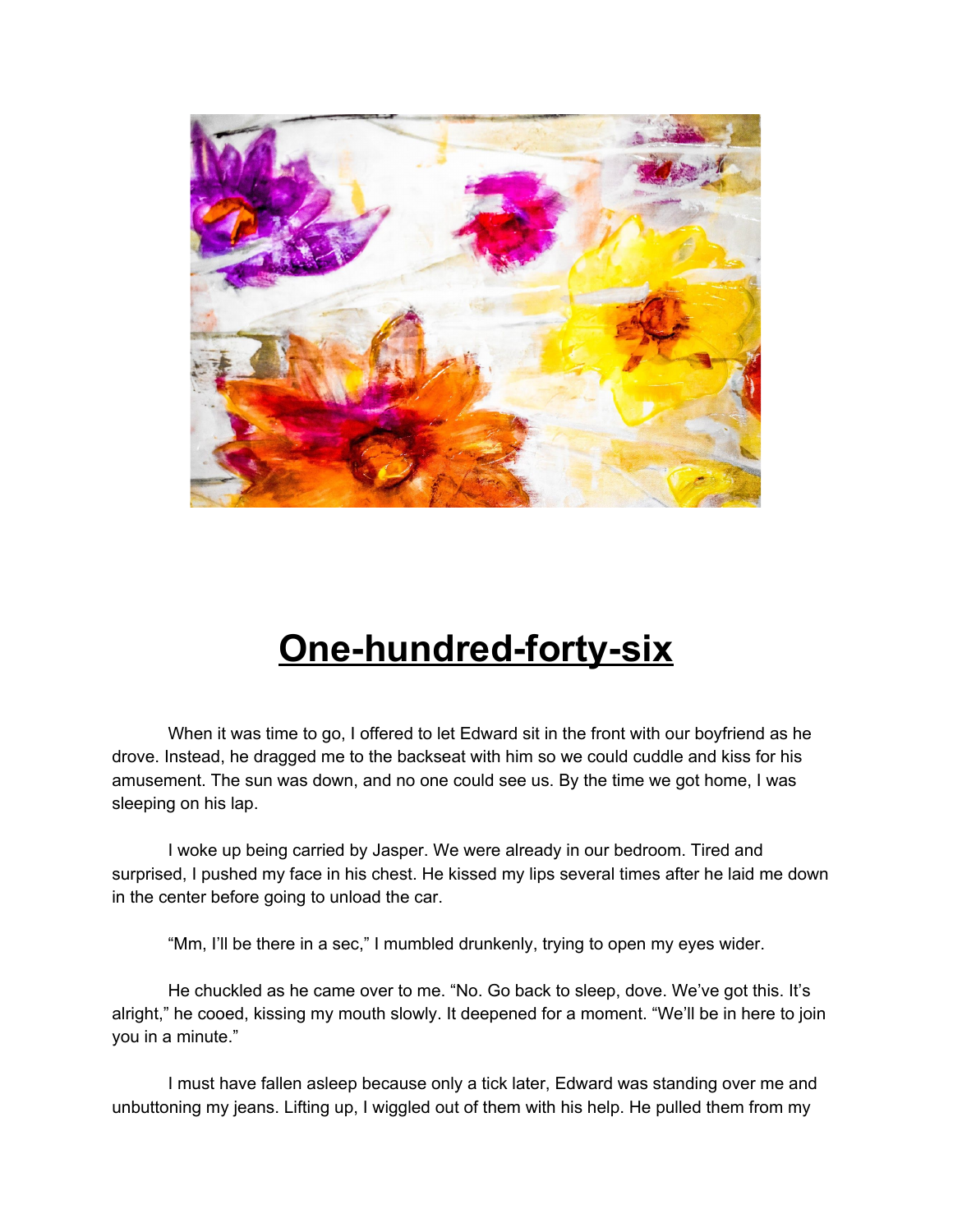feet with my shoes and socks. Sitting up for only a second, I threw off my bra and shirt to be more comfortable. Jasper chuckled again as he snuggled in beside me.

The bed was shifting when I woke up in a bright room. He was still cuddled up behind me, but Edward was dressed in nice professional clothing. They whispered to each other as they kissed several times.

"So, I'll get off by seven for sure. We can have a quiet night in, yeah? We'll see if Bella wants to order something for dinner. I'll fetch us some beers on the way home, and we'll play games?"

"What do you want to play?" He questioned in a sweet, sleepy voice.

"Whatever you want. I just want to play with you."

"That's what she said," I mumbled into the pillow. It made both of them snort. Edward gently clapped my ass, making me giggle. "Sounds good. Whatever you wanna do, baby."

He grinned as he leaned over both of us. Our heads were close together. Lightly, he pecked our foreheads. "I love you both. Have a wonderful day." In turn, he kissed both of our lips.

After he left, Jasper lavished attention on the back of my neck. "Are you feeling okay?"

"Yeah," I mumbled. "Just… tired. And sore. I'm fine. I just need to wake up. Maybe take a couple of days off from fucking."

"Awwww," he laughed. I giggled too. He lowered his voice into a whisper. "I have a rash on my thighs, so good. I've been rubbed raw."

"Aw," I pouted, turning to look over my shoulder at him. "Sorry."

He rolled his eyes. "I'm not, dove. Worth every second. I just need to figure out something for it." He looked underneath the covers at his legs with a grimace. "All the drugs are different in America."

"I know what to get you. I need to go to the store, so I'll pick up some while I'm out."

"Mm, thank you. I have to do some editing today. I want to make sure your queue is filled for the next month. We've got a lot going on, and I need to be certain you're both ahead."

I rolled over to look at him. Placing my hands on his cheeks, I kissed his lips lightly. "I am so glad I have you to help me."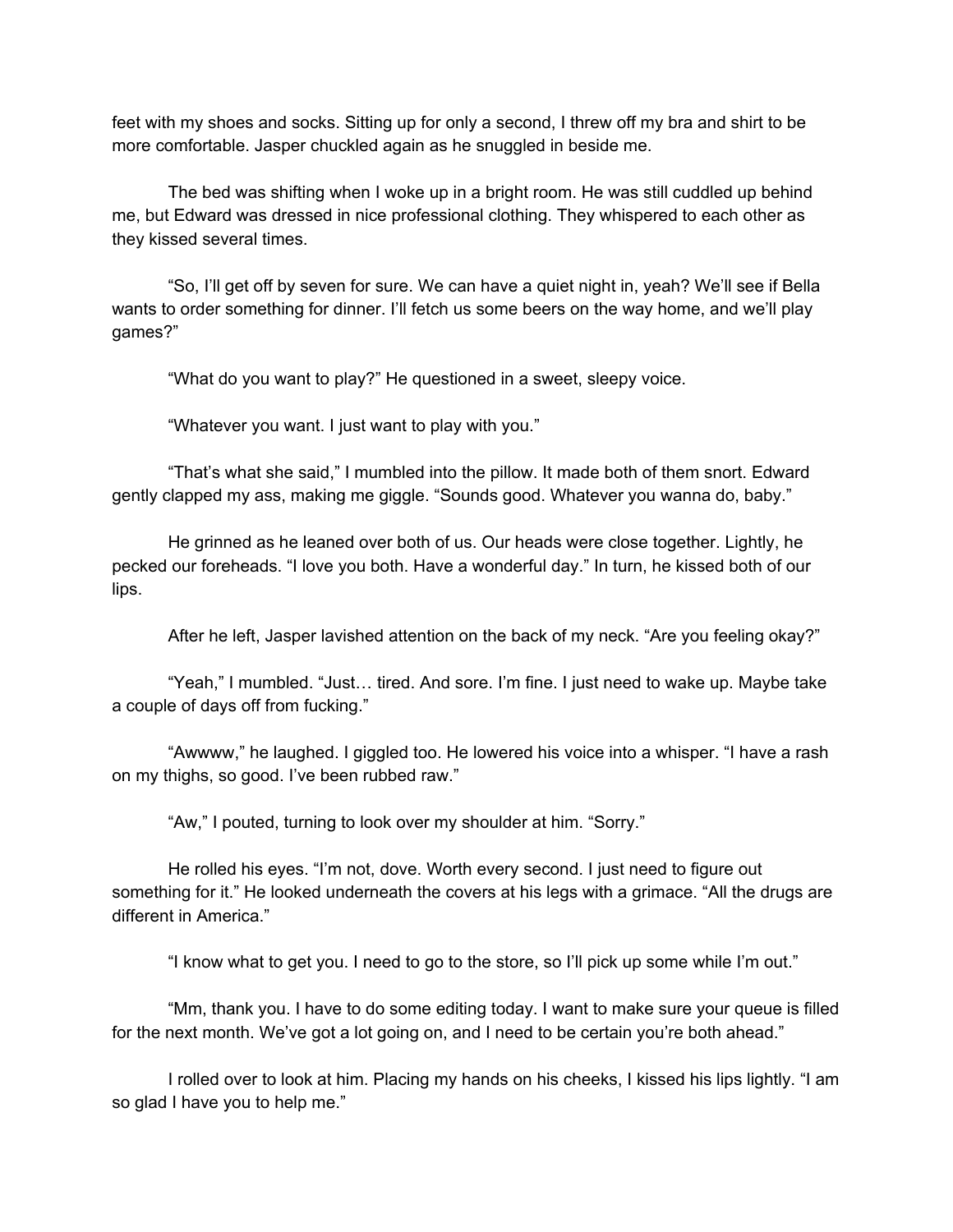We made out for several minutes, each second getting deeper. He pushed me onto my back to hover over me. I giggled against his mouth. "Oh, I thought you needed a break, too."

"I do. Shit. I'm sorry. You're just so tempting," he mumbled as he flopped back beside me. "Want to take a shower, and I'll take you to breakfast before we go shopping?"

"Do you want to go with me?" I questioned in surprise.

He shrugged. "I want to hang out with my girlfriend, yeah. I don't care where. Though I have to tell you that this isn't a proper date. We need to do that soon."

"What's a proper date?" I asked with a smirk. "Target doesn't do it for you?"

Jasper scoffed. "No. It doesn't. And a real one involves a quiet meal with wine and a place where we can whisper in each other's ears and cuddle for a couple of hours. Like a movie. Or dancing. I'm a little jealous that Tony has gotten to take you out so much, and we haven't done anything," he admitted. "I appreciate the alone time, but I want to- I don't know," he sighed then smiled at me. "I'm impatient, too, just not as bad as him."

"We'll find the time," I promised, giving him a kiss. "When your thighs aren't rashy, and my ass isn't aching."

"Sounds good. My rear is sore, too."

I scoffed softly. "Oh, I'm not surprised one bit."

After a quick breakfast, we went to the store. My arm was wrapped around Jasper's as we strolled inside.

"This is one of the first places I went to with Edward," I commented. "We ate at the diner over there." I pointed to it from across the parking lot. "The first picture I took of him was the very best. It ended up on the cover of the magazine."

"I love that photo," he declared.

"I was only screwing around because he was flirting so hard with me."

He snickered. "You intimidated him so much. How bad was it? He said he was doing terribly at it."

"I'm here, aren't I?" I questioned as I grabbed a cart.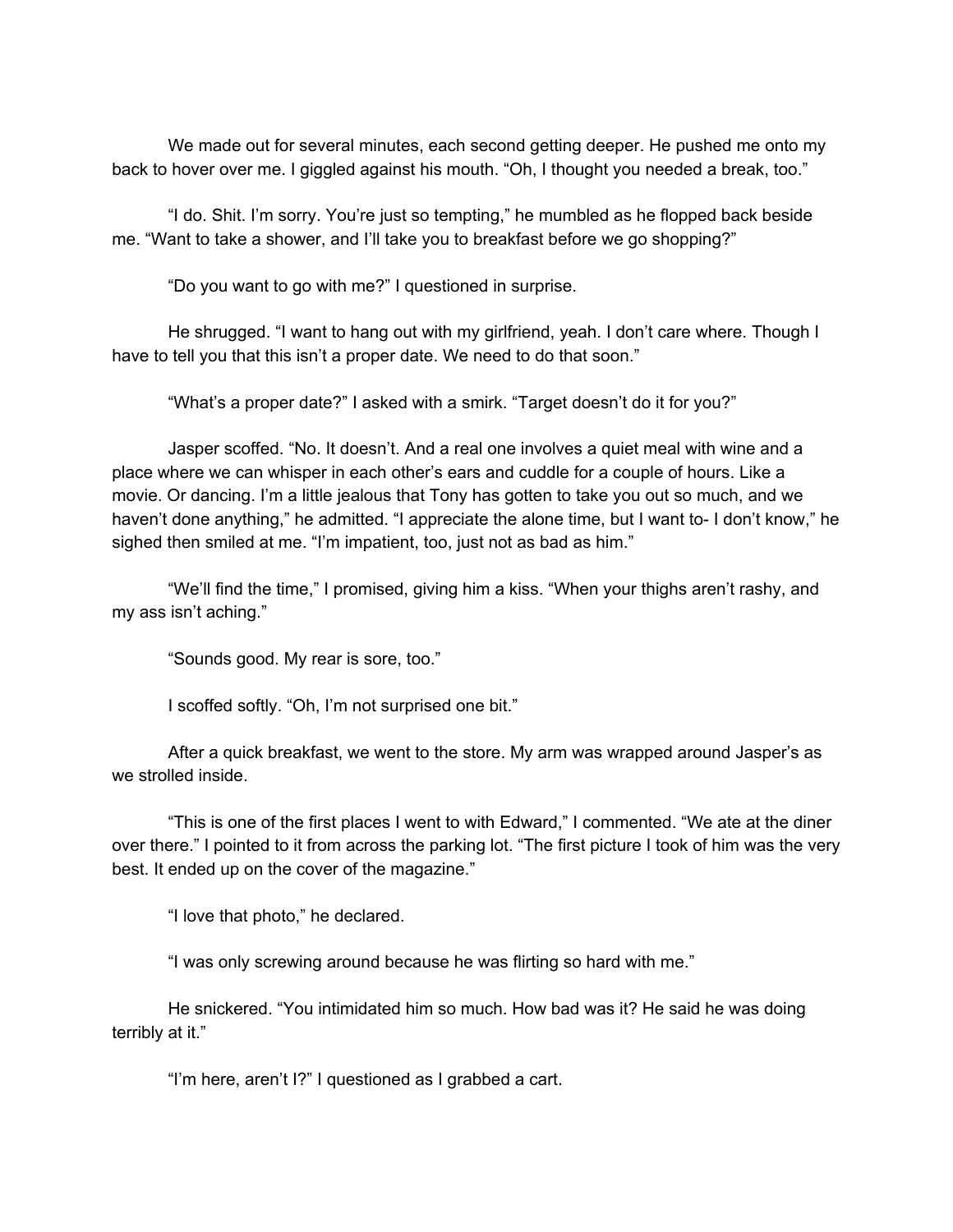Jasper smirked wickedly. "Despite his best efforts." He got the exact reaction he wanted, making me cackle.

"Hey, I could have gone after him harder, too. That's on me."

"YOU KISSED HIM FIRST!" He declared, clapping between each word. "He should have-" He stopped himself from ranting. He lifted his hands and made a funny face. "I was so mad at him that night. Such a fucking knob. She wants you, you handsome prick. Kiss that woman like you mean it!"

I leaned into him, closing my eyes as I tried to keep my laughter in. "Do you have room to judge?"

"Yeah. Because if that motherfucker had kissed me at any point, his pants would have been on the ground in thirty seconds. It doesn't matter where it took place, either."

I smacked his stomach lightly. "That's true. Poor Edward. Don't give him shit. I think his shyness is cute. It's part of his charm."

"Yeah, but you enjoy it when he's cocky, too."

"I prefer the in-between."

"Me too," he agreed.

When we got back to the house, he helped me put everything away before going off to the office to get some videos done. I had work to do too. I wanted to have all the pictures completed from the gender reveal before the end of the week. At the very least, most of them. I would give them both mine and the unedited. I would also make them a special book.

While I did that, I decided to multitask. Jasper and I would be making cooking videos alone the following day for the first time. One soup video, a bread, and finally, a dessert. It would be our dinner. Roasting some chicken, I listened to music while it baked in the oven. When it was finished and had time to rest, I used the bones and vegetables to make a broth in the pressure cooker. I was making two batches of it, so it would take a while. It needed to sit in the fridge so the fat could rise to the top.

It took awhile for it to finish and for it to be put away, but Edward still wouldn't be home for a couple of hours. He had wanted to order dinner, but I figured I could make them a dessert. Both boys had worked so hard. Jasper had barely come out, only once to fetch a bottle of water and give me a kiss.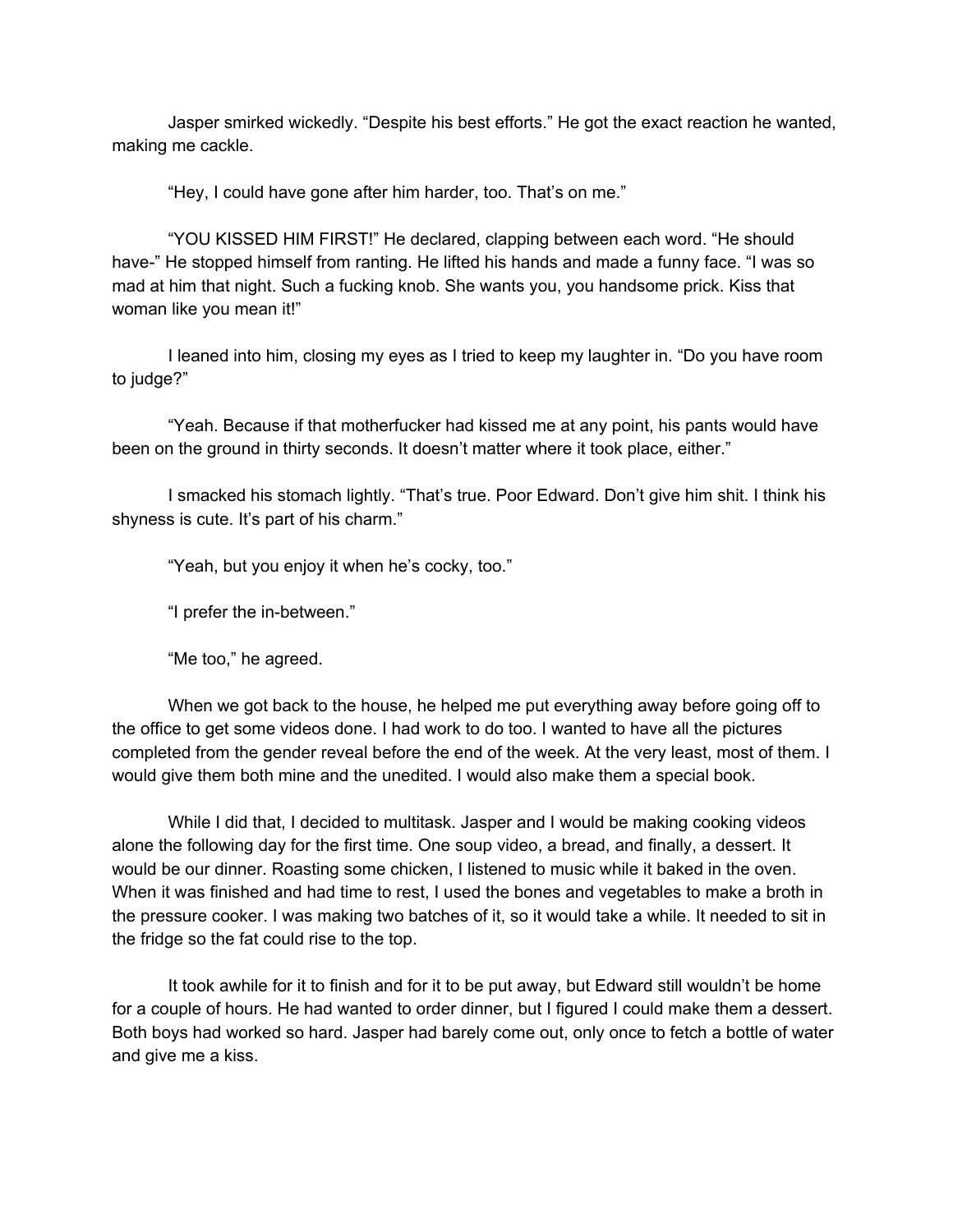I was halfway through making a small blueberry peach cobbler when he came out again. It was around six-thirty. My filling had just completed, and I was ready to put the crust on.

"Oh, my god. That smells glorious." He paused at the bar to look at the pictures on my computer. I had edited perhaps three hundred during that time. "Wow, these are beautiful. They're going to be so thrilled." Jasper scrolled down. "She looks so angry," he laughed.

"I hope they do."

"They will," he promised as he came up behind. He settled his hands on my waist and kissed my neck tenderly. "Tell me what to do. I'm stopping for the day."

I shook my head. "I just need to put it in the oven, then wash some dishes. It's got to cook for an hour and then sit for another."

"Perfect." He swiped his finger into some leftover goo from the pan, tasting the sugary mix. He hummed. "It's a… square pie?"

"Cobbler."

He had another lick. "Yummmm…" He picked up the spoon. "I can see why you have a show."

"I just threw it together. Should I jot down the recipe?" He only nodded as he took the pot with him to the sink. He saved it for last, eating as much of it as he could.

My phone rang, and I was surprised to see it was Alice. Normally, she texted first. "Hey." I put it on the speaker because my hands were messy from cleaning the counters.

"Hi!" She said cheerfully. "I miss your voice. How are you?"

I smiled. "I'm great. Been cooking all day for shoots tomorrow."

"Oh, the glamorous life of a star."

"Right?" I laughed. "Oh, speaking of stars, I need to talk to you about something. So, I have a hot young lesbian friend who is going to be in New York City for a while. Are you interested in going on a date? She saw a picture of you and asked me to arrange something."

"You're pimping me out across the country. I don't know how I feel about that."

Snorting, I leaned against the counter. "I've met a couple of people you'd probably have fun with recently. Sarah will be there, though. She's filming a movie around the city."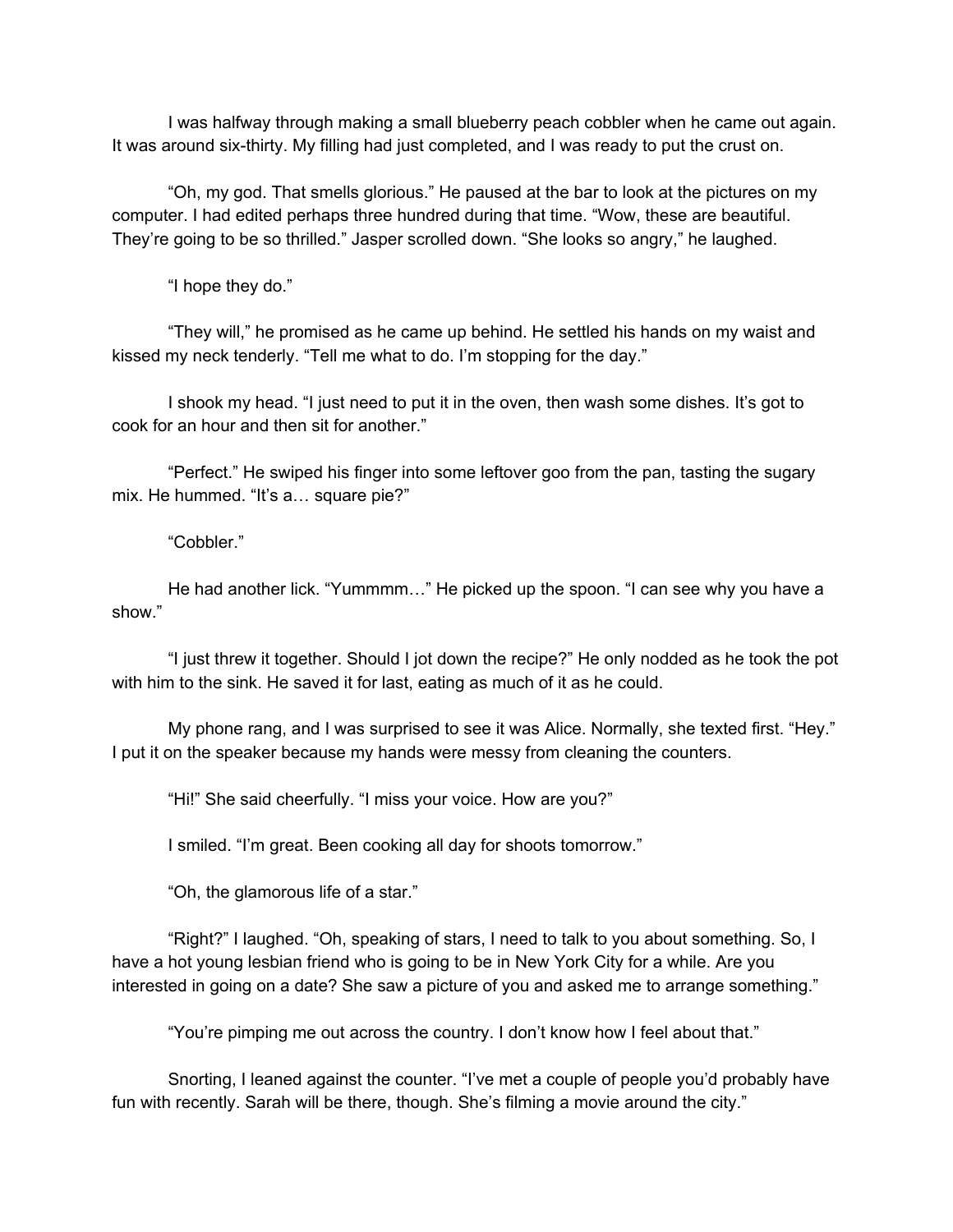"She's a sweetheart and loads of entertainment," Jasper encouraged when he wiped off his hands.

"Who's that?" She asked immediately. She was so excited. "Is that your new guy?"

"You're on speaker. He can hear you."

She laughed. "What? Does he not know he's the new guy?"

"No, I know," he snickered. "Hi. You must be Alice. I can't wait to meet you in person next week. Bella and Tony both speak so highly of you."

"Me too! I'm so glad I'm going to see you for a couple of days," she breathed. "We're arranging a dance night with the group. Rose and Em wanna see you, too."

I nodded, resting against my boyfriend. "Sounds great. Do you know if Roe has told Emmett or not about us?"

"She hasn't."

"Okay. Cool. So, uh… What about the date?" I asked again.

Alice hummed. "What's her name? And she's young? How young?"

"Twenty-two. And her name is Emma Sarah Jones."

My friend paused for a second. "Wait. When you said 'star,' you meant…" She trailed off. "Are you serious?"

Jasper laughed at her reaction. "She's just lovely. Not a celebrity-celebrity at all. Even if it doesn't work out as a relationship, it wouldn't be a bad time for you," he encouraged again.

"Mm-hmm," I agreed right away. "If she's not busy, we should invite her to hang out with us. She's cute, too. Nice ass."

"Adorable wee little tits, too," he added. I looked at him. He raised his eyebrows. "What?"

"She's not that small. She's at least a B-cup. Sarah isn't flat or anything."

"I thought I was about to get in trouble for complimenting her breasts," he laughed in relief.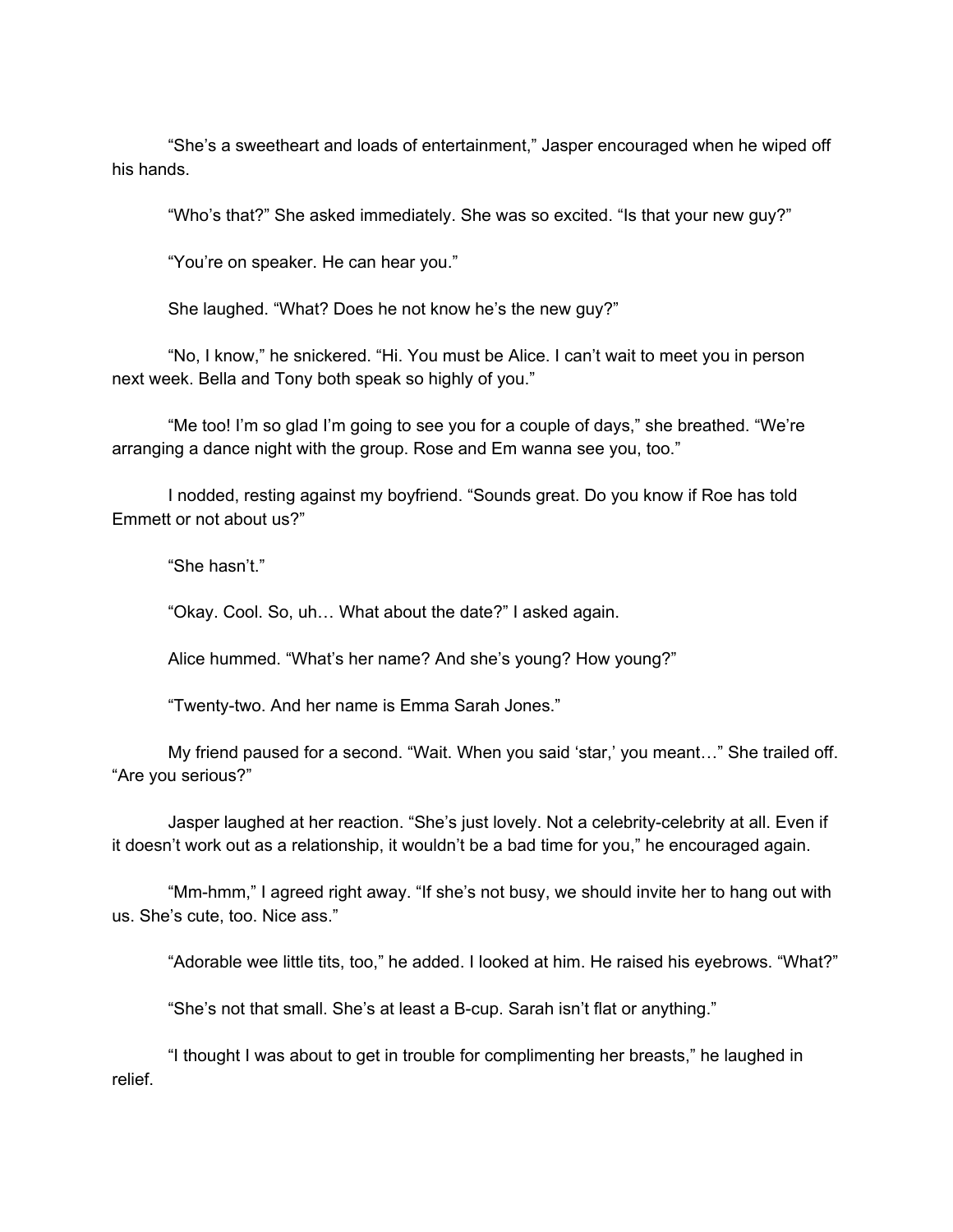I shook my head. "But I just said she had a nice butt, though."

"And I totally agree with you. Just compared to your knockers, she's on the smaller side. Wee peaches vs... you know, melons." He made a squeezing motion with his hand.

"AREN'T THEY HUGE FOR A TINY GIRL?!" Alice spoke too loudly.

Covering my face with both my hands, I groaned. "YES or no on the date? Stop talking about boobs."

"But boobies are fun," he pouted as he patted the underside of my breast gently to make it jiggle.

"We will be friends, sir," my best friend responded with sarcastic flair. "Sure. Why not? At least I can say I went out with a child star once."

"Exactly. Alright. I'll text her."

Both my phone and Jasper's beeped at the same time. "Oh, I think our boyfriend is on his way home. I'll talk to you later."

When Edward arrived, he had cold beer, wine, and a bunch of flowers for me. He grabbed them just because he was in the store. They were a lovely spring mix.

"It smells so good in here."

"Dessert. Bella's making something delicious with peaches."

"You've ruined that word for me," I told him sarcastically as I went to get a vase. He only chuckled wickedly. Our boyfriend looked at us in curiosity. "He was being a pervert earlier."

"What fruit size would you say Sarah's tits were?" He asked seriously.

Edward pursed his lips as he actually thought about it. "Oh. Yeah… peach. Apricots or plums, maybe. Bella's got some cantaloupes, though," he chuckled to himself. "Honeydews. Mm, I love melon."

This was why they were friends. They both laughed like idiots.

I covered my chest with my arms. "Shut up and figure out what you want for dinner!"

Jasper snorted loudly. "You're so cute. Your nipples are all hard now, too."